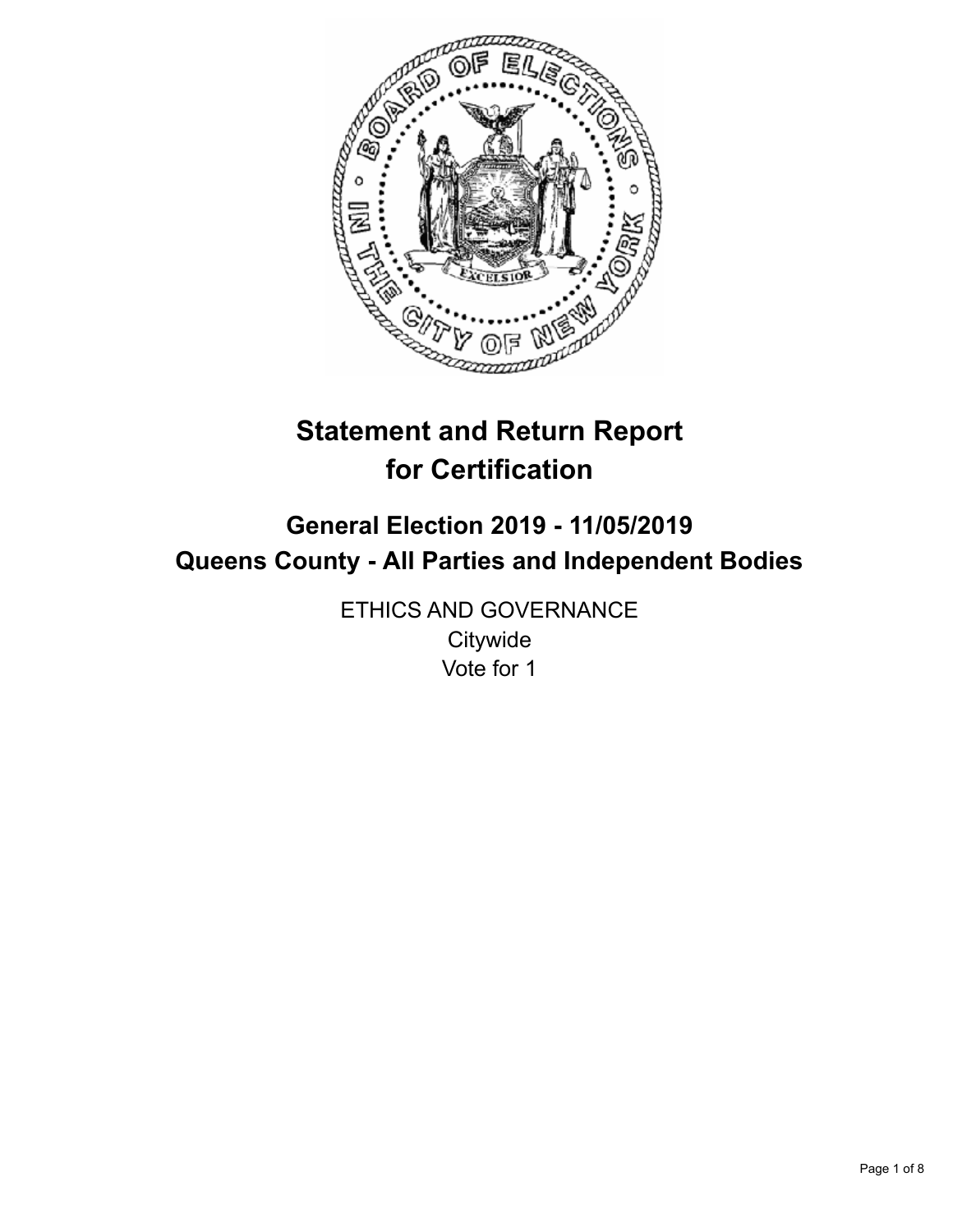

| PUBLIC COUNTER                                           | 14,279           |
|----------------------------------------------------------|------------------|
| MANUALLY COUNTED EMERGENCY                               | 0                |
| <b>ABSENTEE / MILITARY</b>                               | 582              |
| <b>AFFIDAVIT</b>                                         | 102 <sub>2</sub> |
| <b>Total Ballots</b>                                     | 14,963           |
| Less - Inapplicable Federal/Special Presidential Ballots | $\Omega$         |
| <b>Total Applicable Ballots</b>                          | 14,963           |
| <b>YES</b>                                               | 6,753            |
| <b>NO</b>                                                | 5,675            |
| <b>Total Votes</b>                                       | 12,428           |
| Unrecorded                                               | 2.535            |

## **Assembly District 24**

| <b>PUBLIC COUNTER</b>                                    | 11,159 |
|----------------------------------------------------------|--------|
| <b>MANUALLY COUNTED EMERGENCY</b>                        | 0      |
| ABSENTEE / MILITARY                                      | 370    |
| AFFIDAVIT                                                | 58     |
| <b>Total Ballots</b>                                     | 11,587 |
| Less - Inapplicable Federal/Special Presidential Ballots | 0      |
| <b>Total Applicable Ballots</b>                          | 11,587 |
| <b>YES</b>                                               | 6,934  |
| <b>NO</b>                                                | 2,310  |
| <b>Total Votes</b>                                       | 9,244  |
| Unrecorded                                               | 2.343  |

| <b>PUBLIC COUNTER</b>                                    | 9,333    |
|----------------------------------------------------------|----------|
| <b>MANUALLY COUNTED EMERGENCY</b>                        | $\Omega$ |
| ABSENTEE / MILITARY                                      | 246      |
| <b>AFFIDAVIT</b>                                         | 48       |
| <b>Total Ballots</b>                                     | 9,627    |
| Less - Inapplicable Federal/Special Presidential Ballots | 0        |
| <b>Total Applicable Ballots</b>                          | 9,627    |
| <b>YES</b>                                               | 5,454    |
| NO.                                                      | 2,410    |
| <b>Total Votes</b>                                       | 7,864    |
| Unrecorded                                               | 1.763    |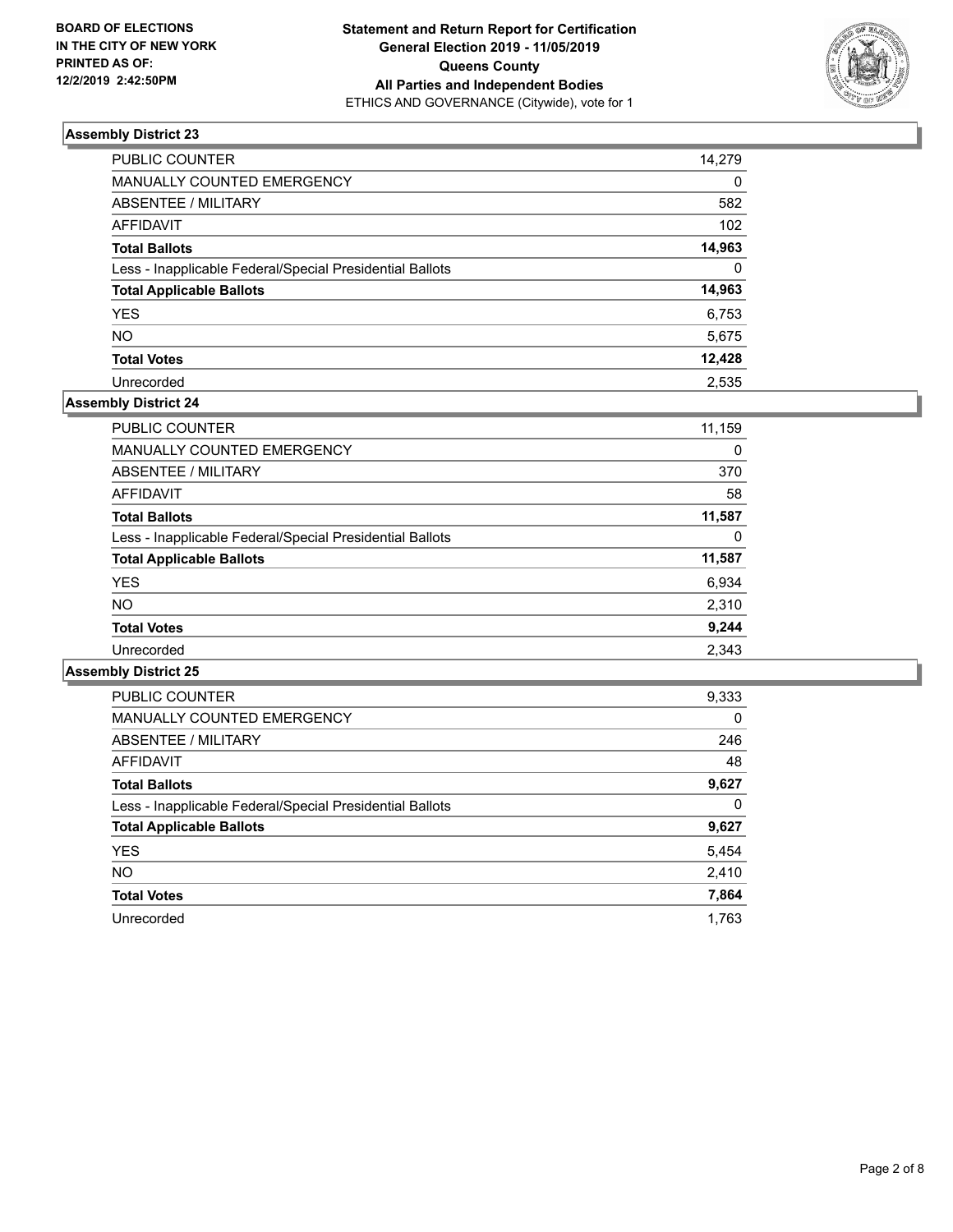

| PUBLIC COUNTER                                           | 14,355   |
|----------------------------------------------------------|----------|
| MANUALLY COUNTED EMERGENCY                               | $\Omega$ |
| <b>ABSENTEE / MILITARY</b>                               | 507      |
| <b>AFFIDAVIT</b>                                         | 69       |
| <b>Total Ballots</b>                                     | 14,931   |
| Less - Inapplicable Federal/Special Presidential Ballots | $\Omega$ |
| <b>Total Applicable Ballots</b>                          | 14,931   |
| <b>YES</b>                                               | 8,752    |
| <b>NO</b>                                                | 4,271    |
| <b>Total Votes</b>                                       | 13,023   |
| Unrecorded                                               | 1.908    |

#### **Assembly District 27**

| <b>PUBLIC COUNTER</b>                                    | 11,638 |
|----------------------------------------------------------|--------|
| <b>MANUALLY COUNTED EMERGENCY</b>                        | 0      |
| ABSENTEE / MILITARY                                      | 398    |
| AFFIDAVIT                                                | 90     |
| <b>Total Ballots</b>                                     | 12.126 |
| Less - Inapplicable Federal/Special Presidential Ballots | 0      |
| <b>Total Applicable Ballots</b>                          | 12,126 |
| <b>YES</b>                                               | 6,694  |
| NO.                                                      | 3,445  |
| <b>Total Votes</b>                                       | 10,139 |
| Unrecorded                                               | 1.987  |

| <b>PUBLIC COUNTER</b>                                    | 14,216   |
|----------------------------------------------------------|----------|
| <b>MANUALLY COUNTED EMERGENCY</b>                        | $\Omega$ |
| ABSENTEE / MILITARY                                      | 467      |
| <b>AFFIDAVIT</b>                                         | 100      |
| <b>Total Ballots</b>                                     | 14,783   |
| Less - Inapplicable Federal/Special Presidential Ballots | 0        |
| <b>Total Applicable Ballots</b>                          | 14,783   |
| <b>YES</b>                                               | 9,397    |
| <b>NO</b>                                                | 3,632    |
| <b>Total Votes</b>                                       | 13,029   |
| Unrecorded                                               | 1,754    |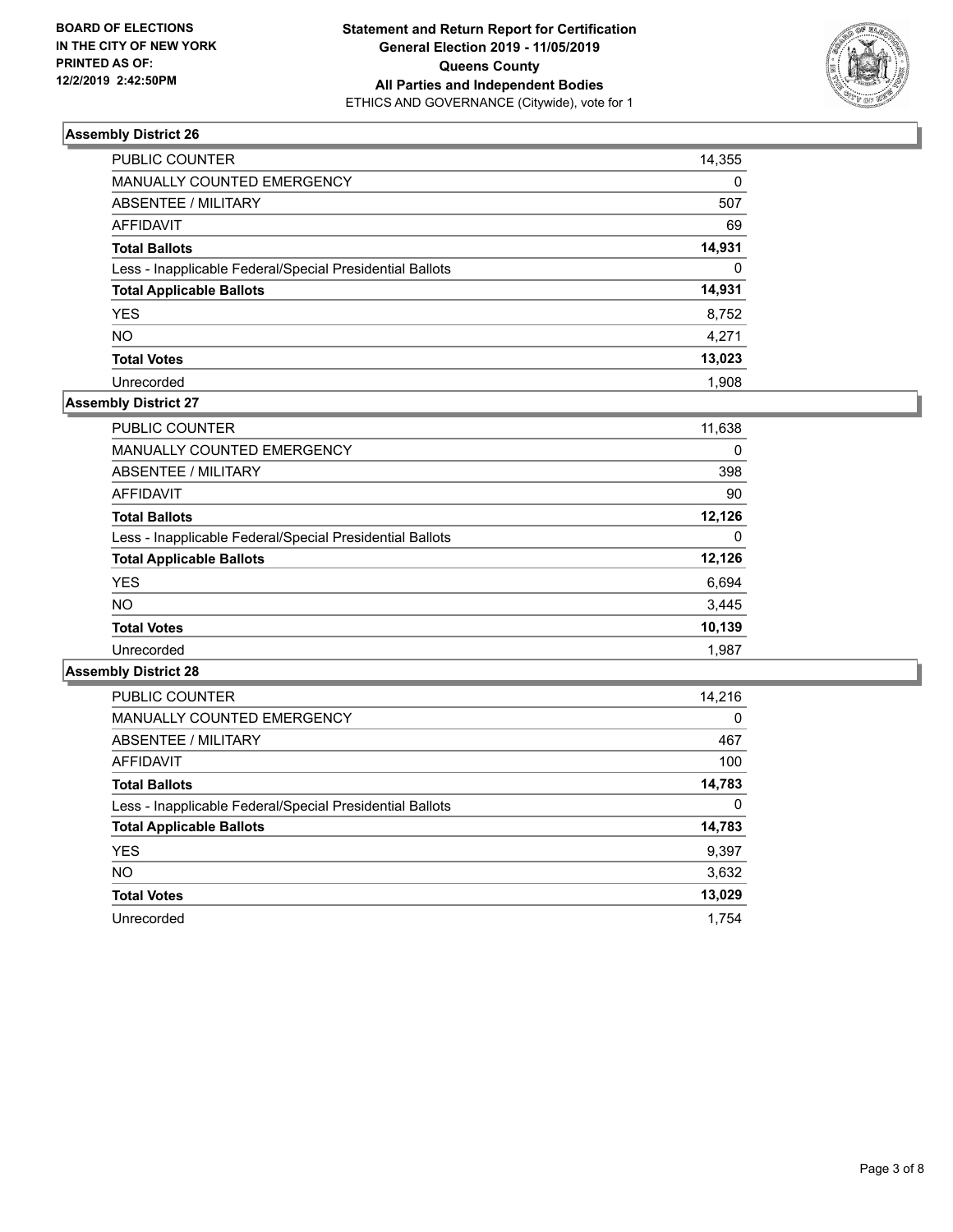

| PUBLIC COUNTER                                           | 11,550   |
|----------------------------------------------------------|----------|
| MANUALLY COUNTED EMERGENCY                               | $\Omega$ |
| <b>ABSENTEE / MILITARY</b>                               | 244      |
| <b>AFFIDAVIT</b>                                         | 82       |
| <b>Total Ballots</b>                                     | 11,876   |
| Less - Inapplicable Federal/Special Presidential Ballots | $\Omega$ |
| <b>Total Applicable Ballots</b>                          | 11,876   |
| <b>YES</b>                                               | 7,336    |
| <b>NO</b>                                                | 1,978    |
| <b>Total Votes</b>                                       | 9,314    |
| Unrecorded                                               | 2.562    |

## **Assembly District 30**

| <b>PUBLIC COUNTER</b>                                    | 12,493 |
|----------------------------------------------------------|--------|
| <b>MANUALLY COUNTED EMERGENCY</b>                        | 0      |
| ABSENTEE / MILITARY                                      | 401    |
| AFFIDAVIT                                                | 75     |
| <b>Total Ballots</b>                                     | 12,969 |
| Less - Inapplicable Federal/Special Presidential Ballots | 0      |
| <b>Total Applicable Ballots</b>                          | 12,969 |
| <b>YES</b>                                               | 7,751  |
| NO.                                                      | 3.115  |
| <b>Total Votes</b>                                       | 10,866 |
| Unrecorded                                               | 2,103  |

| <b>PUBLIC COUNTER</b>                                    | 8,174    |
|----------------------------------------------------------|----------|
| <b>MANUALLY COUNTED EMERGENCY</b>                        | $\Omega$ |
| ABSENTEE / MILITARY                                      | 236      |
| AFFIDAVIT                                                | 80       |
| <b>Total Ballots</b>                                     | 8,490    |
| Less - Inapplicable Federal/Special Presidential Ballots | 0        |
| <b>Total Applicable Ballots</b>                          | 8,490    |
| <b>YES</b>                                               | 5,108    |
| NO.                                                      | 1,485    |
| <b>Total Votes</b>                                       | 6,593    |
| Unrecorded                                               | 1.897    |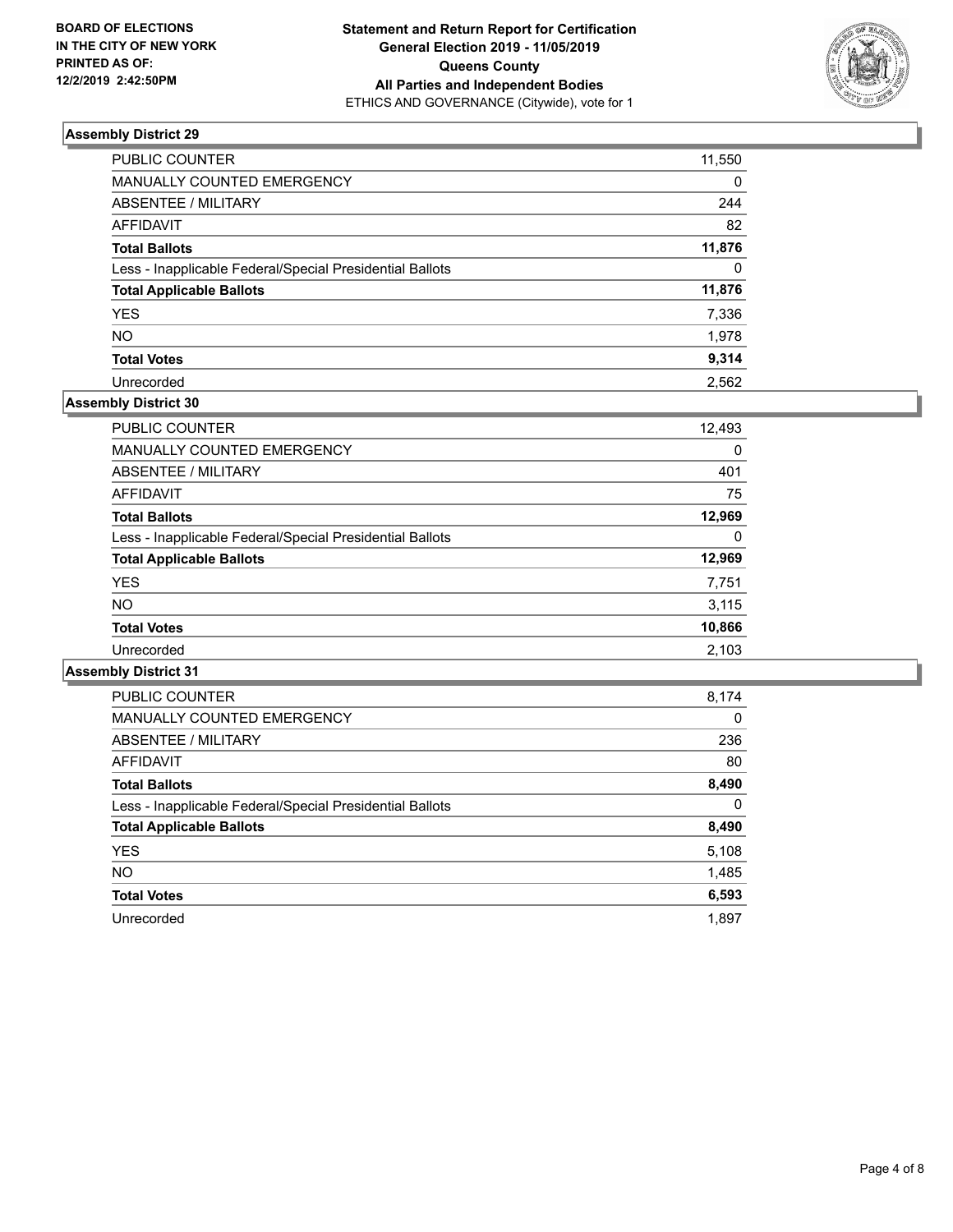

| PUBLIC COUNTER                                           | 12,171   |
|----------------------------------------------------------|----------|
| MANUALLY COUNTED EMERGENCY                               | 0        |
| <b>ABSENTEE / MILITARY</b>                               | 296      |
| <b>AFFIDAVIT</b>                                         | 72       |
| <b>Total Ballots</b>                                     | 12,539   |
| Less - Inapplicable Federal/Special Presidential Ballots | $\Omega$ |
| <b>Total Applicable Ballots</b>                          | 12,539   |
| <b>YES</b>                                               | 7,618    |
| <b>NO</b>                                                | 2,240    |
| <b>Total Votes</b>                                       | 9,858    |
| Unrecorded                                               | 2.681    |

## **Assembly District 33**

| <b>PUBLIC COUNTER</b>                                    | 13,771 |
|----------------------------------------------------------|--------|
| <b>MANUALLY COUNTED EMERGENCY</b>                        | 0      |
| ABSENTEE / MILITARY                                      | 282    |
| AFFIDAVIT                                                | 62     |
| <b>Total Ballots</b>                                     | 14,115 |
| Less - Inapplicable Federal/Special Presidential Ballots | 0      |
| <b>Total Applicable Ballots</b>                          | 14,115 |
| <b>YES</b>                                               | 8,636  |
| NO.                                                      | 2,861  |
| <b>Total Votes</b>                                       | 11,497 |
| Unrecorded                                               | 2.618  |

| <b>PUBLIC COUNTER</b>                                    | 8,820    |
|----------------------------------------------------------|----------|
| <b>MANUALLY COUNTED EMERGENCY</b>                        | $\Omega$ |
| ABSENTEE / MILITARY                                      | 211      |
| AFFIDAVIT                                                | 49       |
| <b>Total Ballots</b>                                     | 9,080    |
| Less - Inapplicable Federal/Special Presidential Ballots | $\Omega$ |
| <b>Total Applicable Ballots</b>                          | 9,080    |
| <b>YES</b>                                               | 5,836    |
| <b>NO</b>                                                | 1,327    |
| <b>Total Votes</b>                                       | 7,163    |
| Unrecorded                                               | 1.917    |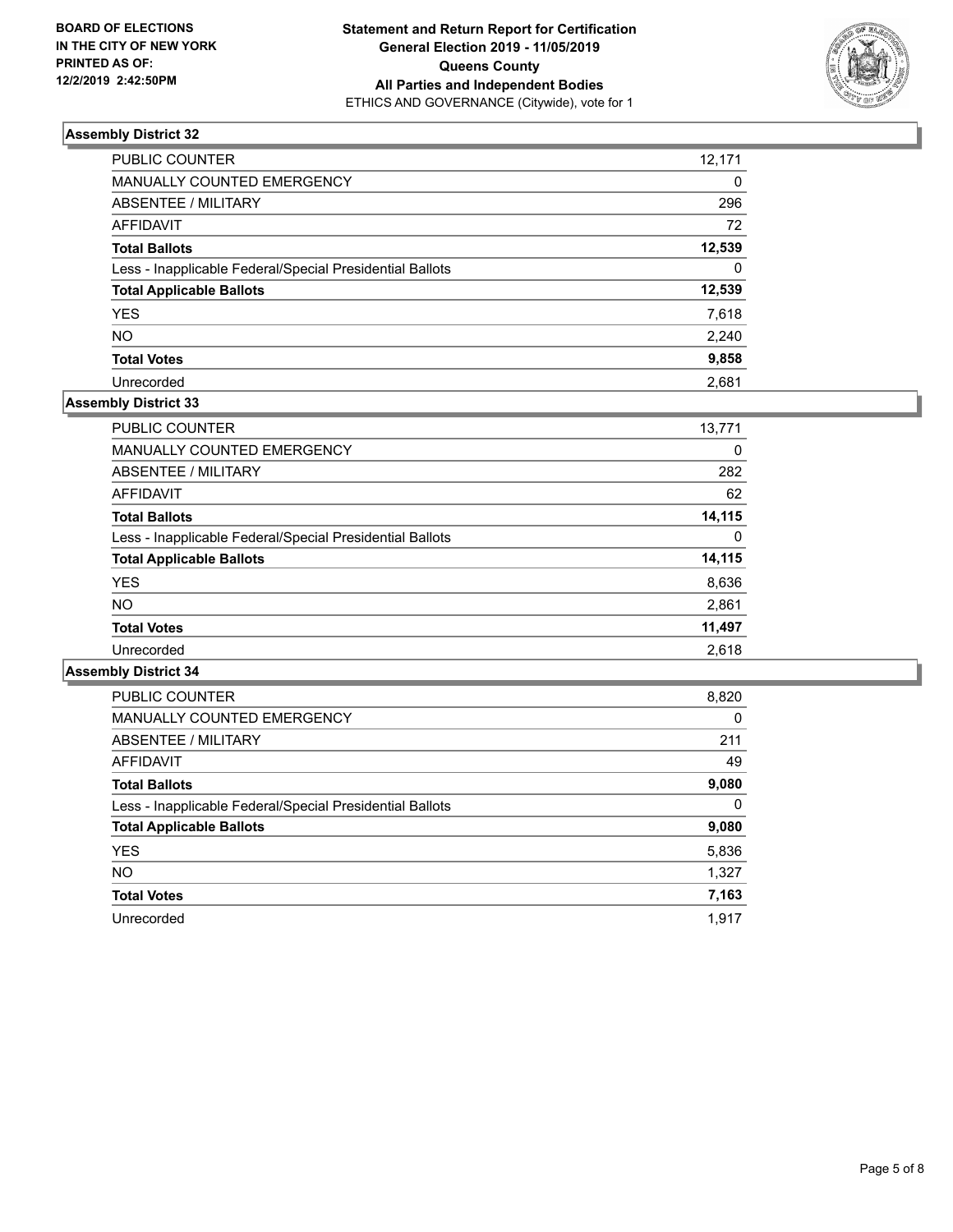

| PUBLIC COUNTER                                           | 6,395    |
|----------------------------------------------------------|----------|
| MANUALLY COUNTED EMERGENCY                               | $\Omega$ |
| ABSENTEE / MILITARY                                      | 314      |
| <b>AFFIDAVIT</b>                                         | 41       |
| <b>Total Ballots</b>                                     | 6,750    |
| Less - Inapplicable Federal/Special Presidential Ballots | $\Omega$ |
| <b>Total Applicable Ballots</b>                          | 6,750    |
| <b>YES</b>                                               | 3,831    |
| <b>NO</b>                                                | 1,061    |
| <b>Total Votes</b>                                       | 4,892    |
| Unrecorded                                               | 1.858    |

## **Assembly District 36**

| <b>PUBLIC COUNTER</b>                                    | 14,382 |
|----------------------------------------------------------|--------|
| <b>MANUALLY COUNTED EMERGENCY</b>                        | 1      |
| ABSENTEE / MILITARY                                      | 226    |
| AFFIDAVIT                                                | 137    |
| <b>Total Ballots</b>                                     | 14,746 |
| Less - Inapplicable Federal/Special Presidential Ballots | 0      |
| <b>Total Applicable Ballots</b>                          | 14,746 |
| <b>YES</b>                                               | 10,856 |
| NO.                                                      | 2,131  |
| <b>Total Votes</b>                                       | 12,987 |
| Unrecorded                                               | 1.759  |

| <b>PUBLIC COUNTER</b>                                    | 12,613   |
|----------------------------------------------------------|----------|
| <b>MANUALLY COUNTED EMERGENCY</b>                        | $\Omega$ |
| ABSENTEE / MILITARY                                      | 166      |
| <b>AFFIDAVIT</b>                                         | 104      |
| <b>Total Ballots</b>                                     | 12,883   |
| Less - Inapplicable Federal/Special Presidential Ballots | 0        |
| <b>Total Applicable Ballots</b>                          | 12,883   |
| <b>YES</b>                                               | 8,890    |
| NO.                                                      | 1,884    |
| <b>Total Votes</b>                                       | 10,774   |
| Unrecorded                                               | 2.109    |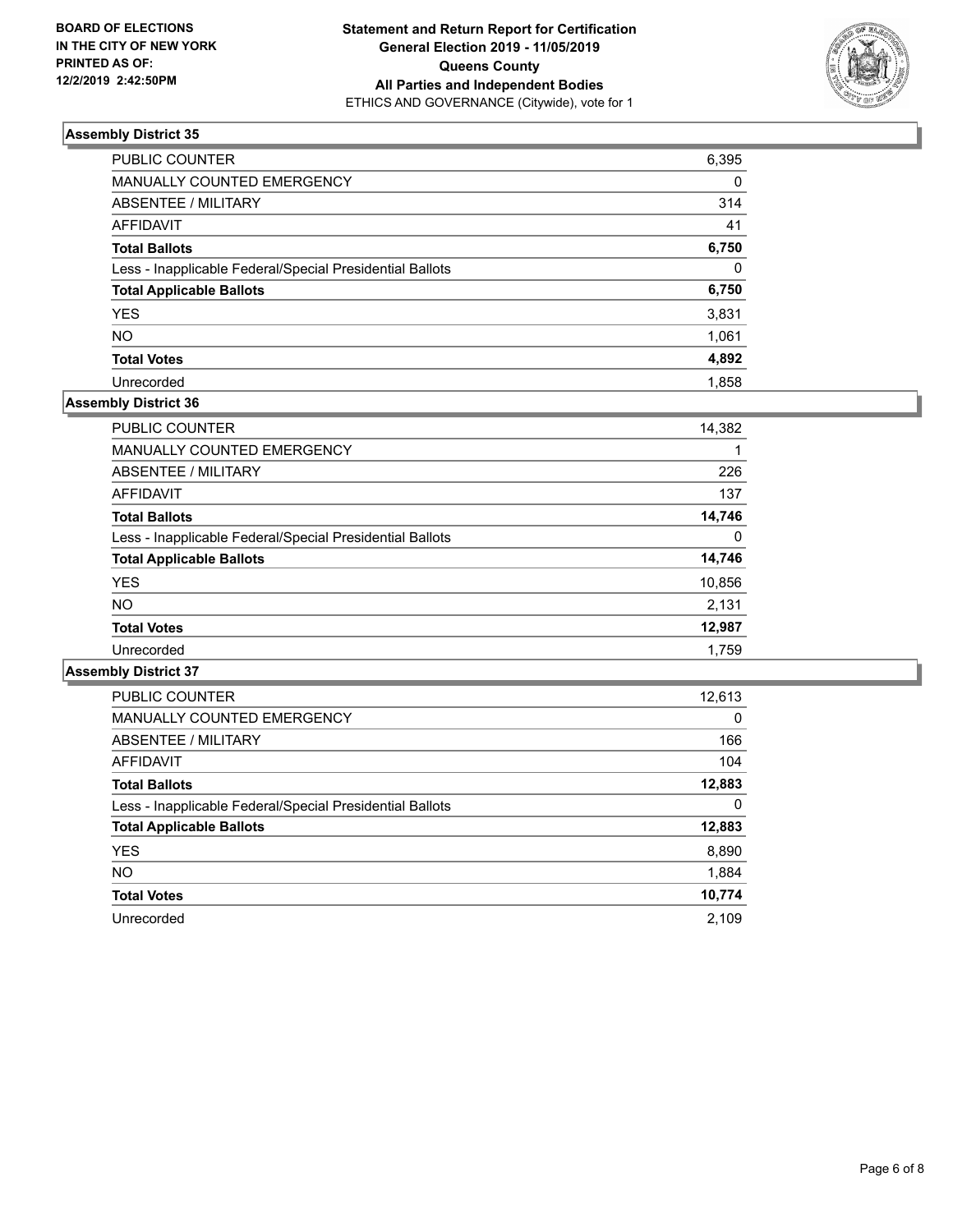

| PUBLIC COUNTER                                           | 7,266    |
|----------------------------------------------------------|----------|
| MANUALLY COUNTED EMERGENCY                               | $\Omega$ |
| <b>ABSENTEE / MILITARY</b>                               | 132      |
| <b>AFFIDAVIT</b>                                         | 61       |
| <b>Total Ballots</b>                                     | 7,459    |
| Less - Inapplicable Federal/Special Presidential Ballots | $\Omega$ |
| <b>Total Applicable Ballots</b>                          | 7,459    |
| <b>YES</b>                                               | 4,493    |
| <b>NO</b>                                                | 1,516    |
| <b>Total Votes</b>                                       | 6,009    |
| Unrecorded                                               | 1.450    |

## **Assembly District 39**

| <b>PUBLIC COUNTER</b>                                    | 6,415 |
|----------------------------------------------------------|-------|
| <b>MANUALLY COUNTED EMERGENCY</b>                        | 0     |
| ABSENTEE / MILITARY                                      | 87    |
| AFFIDAVIT                                                | 35    |
| <b>Total Ballots</b>                                     | 6,537 |
| Less - Inapplicable Federal/Special Presidential Ballots | 0     |
| <b>Total Applicable Ballots</b>                          | 6,537 |
| <b>YES</b>                                               | 3,866 |
| <b>NO</b>                                                | 843   |
| <b>Total Votes</b>                                       | 4,709 |
| Unrecorded                                               | 1,828 |

| <b>PUBLIC COUNTER</b>                                    | 6,793    |
|----------------------------------------------------------|----------|
| <b>MANUALLY COUNTED EMERGENCY</b>                        | $\Omega$ |
| ABSENTEE / MILITARY                                      | 208      |
| <b>AFFIDAVIT</b>                                         | 56       |
| <b>Total Ballots</b>                                     | 7,057    |
| Less - Inapplicable Federal/Special Presidential Ballots | 0        |
| <b>Total Applicable Ballots</b>                          | 7,057    |
| <b>YES</b>                                               | 3,856    |
| <b>NO</b>                                                | 1,441    |
| <b>Total Votes</b>                                       | 5,297    |
| Unrecorded                                               | 1.760    |